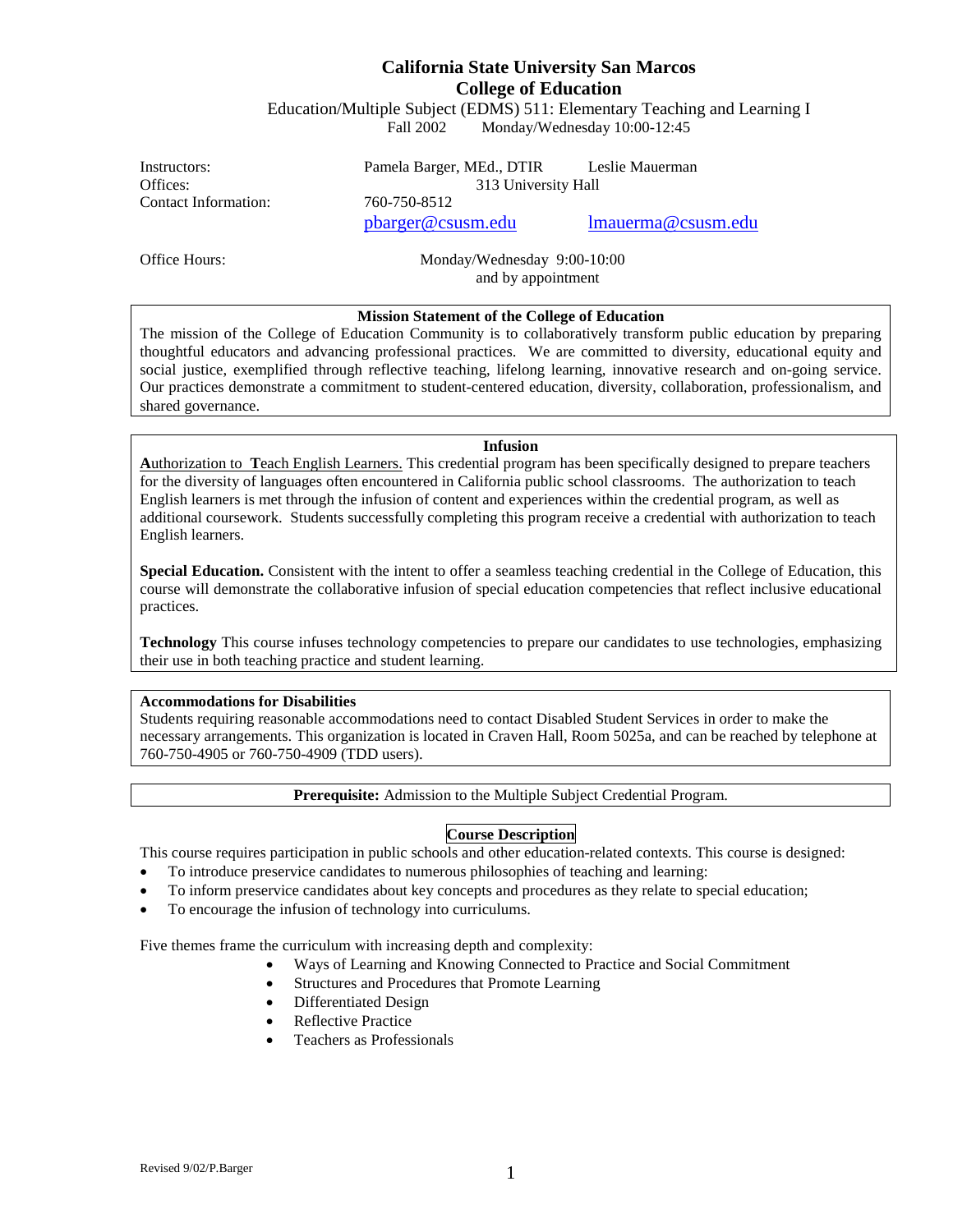#### **Required Texts and Web Site**

- 1. Choate, J. S. (2000). *Successful inclusive teaching: (3rd ed.).* Needham Heights, MA: Allyn and Bacon.
- 2. Marion, R., Valadez, G. & K. Woo (Compilers) (2002). *DEEP Dialogue About Teaching & Learning*, Boston, MA: Prentice Hall Custom Reader.
- 3. Villa, R. and Thousand, J. (1995). *Creating an inclusive school*. Alexandria, VA: Association for Supervision and Curriculum Development.
- 4. *National Educational Technology Standards for Students: Connecting Curriculum and Technology* (2000).
- Ruston, LA: International Society for Technology in Education (ISTE).
- 5. Course Website: [http://courses.csusm.edu](http://courses.csusm.edu/)
- 6. Special Education readings as disseminated

#### **California Standards for the Teaching Profession**

- $\triangleright$  Engaging and supporting all students in learning
- $\triangleright$  Creating and maintaining effective environments for student learning
- Understanding and organizing subject matter for student learning
- $\triangleright$  Planning instruction and designing learning experiences for all learners
- $\triangleright$  Assessing student learning
- $\triangleright$  Developing as a professional educator

#### **California Teaching Performance Expectations**

Candidates for the Multiple Subjects Credential will:

- 1. Make multiple subject matter comprehensible to all students by planning and designing instruction that reflects an understanding of the state-adopted academic content standards (TPE 1)
- 2. Monitor and support student learning during instruction (TPE 2)
- 3. Use, interpret, and give feedback on formal and informal assessment measures (TPE 3)
- 4. Make content accessible to all learners (TPE 4)
- 5. Ensure the active and equitable engagement of all students in the learning process (TPE 5)
- 6. Employ developmentally appropriate teaching practices to all learners (TPE 6a-d)
- 7. Demonstrate knowledge and understanding of theories, principles, and instructional practices for teaching English language learners, and employ linguistically appropriate teaching practices for English learners (TPE 7)
- 8. Demonstrate the ability to identify and design effective instruction for the needs, abilities, and development of all children and adolescents (TPE 8)
- 9. Plan and design learning experiences for children and adolescents that include goals, strategies, activities, materials, and use of technology, that coordinate effectively with academic content and the needs, abilities, and development of all children and adolescents (TPE 9)
- 10. Use instructional time to optimize the learning opportunities and outcomes for all students. (TPE 10)
- 11. Demonstrate the ability to maintain effective social environments for student learning by including positive behavior supports and addressing social and emotional development of students in a classroom management plan (TPE 11)
- 12. Understand and honor legal and professional obligations to protect the privacy, health, and safety of students, families, and other school professionals. (TPE 12)
- 13. Improve their teaching practices by soliciting feedback and engaging in cycles of planning, teaching, reflecting, discerning problems, and applying new strategies. (TPE 13)
- 14. Demonstrate a sound understanding of technology operations and concepts, plan and design effective learning environments and experiences supported by technology, and implement curriculum plans that include methods and strategies for applying technology to maximize student learning. (TPE 14)
- 15. Identify issues of social justice and equity in the classroom, and apply appropriate instructional strategies to ensure equal outcomes for diverse students, demonstrate familiarity with ideas, definitions, and major theorists in the fields of multicultural e4ducation, social reconstruction and democratic education. (TPE 15)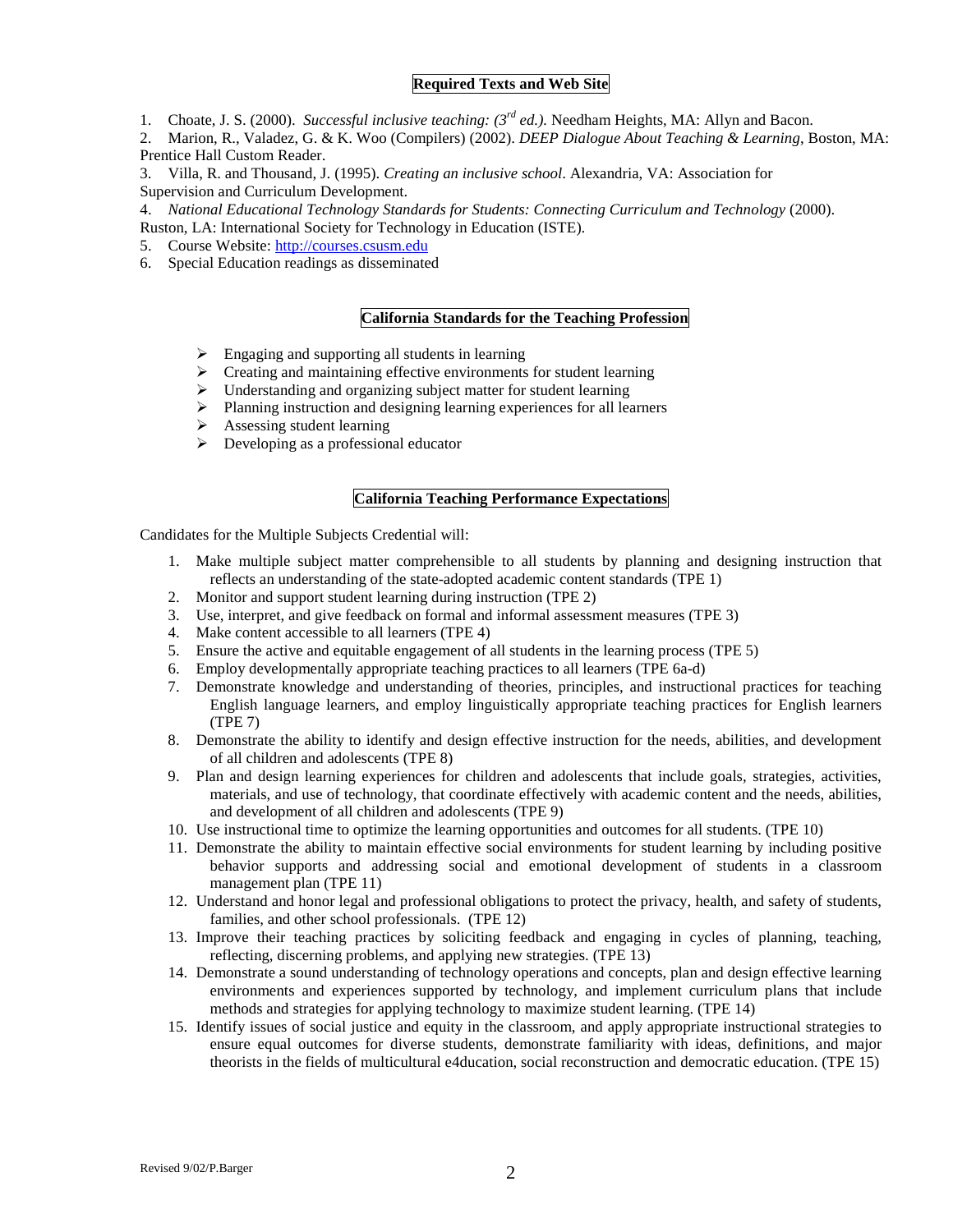# **COE Attendance Policy**

Due to the dynamic and interactive nature of courses in the College of Education, all students are expected to attend all classes and participate actively. At a minimum, students must attend more than 80% of class time, or s/he **may not receive a passing grade** for the course at the discretion of the instructor. Individual instructors may adopt more stringent attendance requirements. Should the student have extenuating circumstances, s/he should contact the instructor as soon as possible.

## **Course Attendance Policy**

In the event of an unavoidable absence, contact your instructor before class begins (e.g. email, voicemail) and arrange appropriate makeup assignments.

# **Professional and Administrative Requirements**

- Attend all class sessions, be on time, stay for the entire session, and contact the instructor and a classmate when you must miss all or part of class.
- Use "person-first" language in all written and oral assignments and discussions (e.g., "student with autism" rather than "autistic student").
- Word process and keep copies of all written work, backing up electronic copies (for use as professional portfolio entries).
- Complete and hand in all assignments on the given due dates. If you have extraordinary circumstances that impact completion of your assignments please let the instructor know.
- Any time you have questions or concerns, please contact your instructor immediately.
- Participate in class discussions and group activities, and demonstrate positive interpersonal skills with classmates and guests.